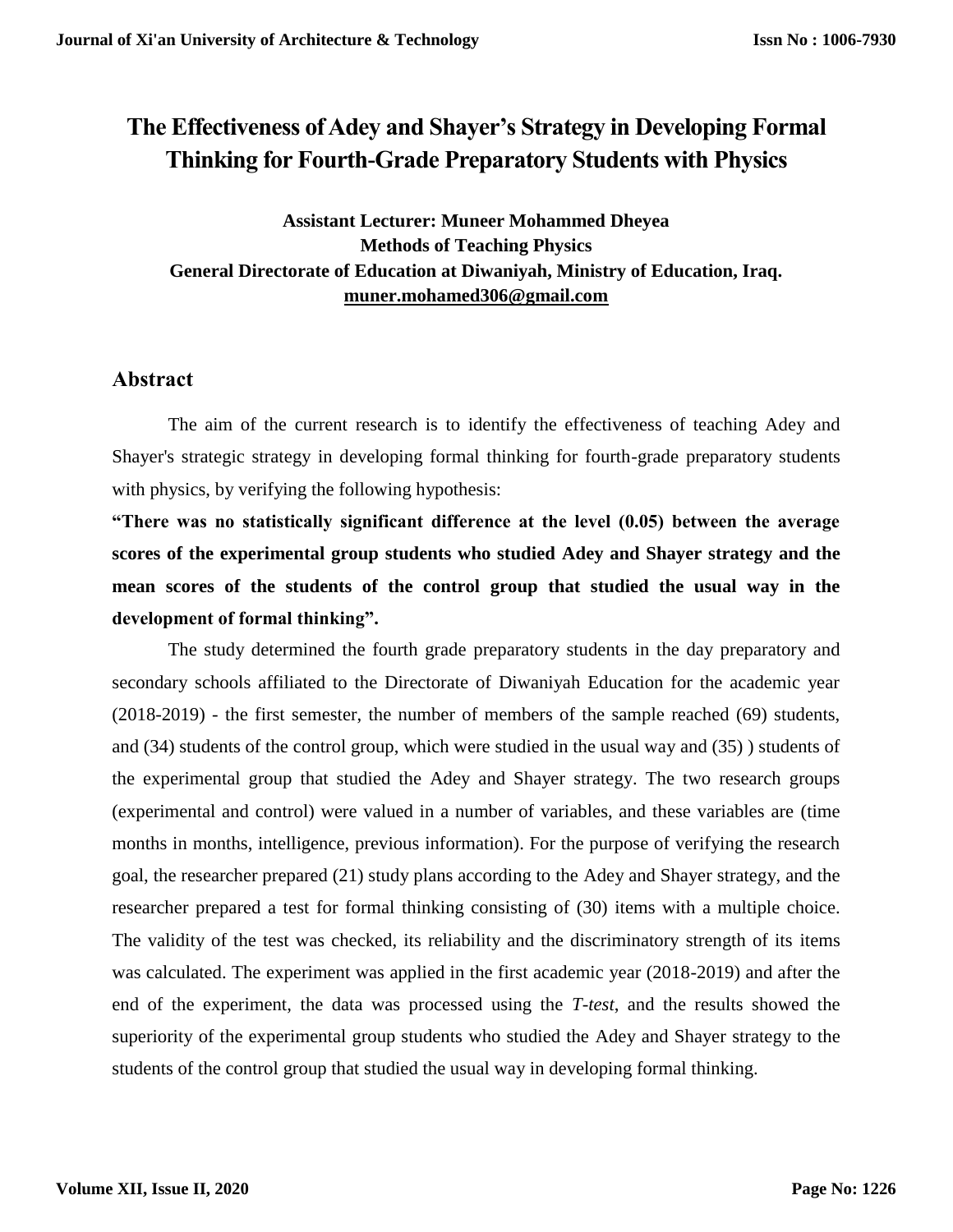#### **Research Problem**

The advancement of knowledge is characterized by rapid and continuous change scientifically and technology. The student's use of thinking processes as a method in his life that makes him an educated individual can coexist with this progress, and today we are in urgent need of teaching and learning strategies that provide the student with a wide and varied educational horizon that helps the student to develop their mental skills.

As a result of the use of traditional and ancient teaching methods that do not develop students' thinking, a decrease in their level of thinking has occurred. And the low level of thinking in physics for preparatory students in general, and fourth graders for preparatory in particular. Where the researcher believes that the use of this strategy (Adey and Shayer) may leave the major impact in developing higher-order thinking skills, mental capabilities, and the teacher's ability to communicate the subject matter, including the mechanism of modern trends in teaching. Through the researcher's knowledge of advanced teaching strategies and models, many of them have proven effective in speeding up thinking, including the Adey and Shayer strategy, and from these studies such as (The Sultan's Study 2016) and the David's Study 2018, the research problem can be formulated with the following question:

# **"What is the effectiveness of Adey and Shayer's strategy in developing formal thinking for fourth-grade preparatory students in physics?"**

#### **Research Significance**

Education is the main axis in the scientific development witnessed by this era as it aims to develop the capabilities of the person and strengthen them by focusing on the necessary skills such as the skill of communication, interaction, cooperation and problem solving and also aims to develop the personality of the learner in all its aspects to adapt to a developed and rapidly changing society (Al-Titi, 2013 : 53) At present, he found a great interest in scientific education, as the paths of advanced and developing societies in the treatment and management of scientific education multiplied that the rapid developments and changes constitute a challenge for education in general and scientific education in particular. Therefore, the human being must know the scientific alphabet in order to keep pace with the scientific changes and developments over the days (Zaytoun, 1996: 133). Learning through different strategies provides students with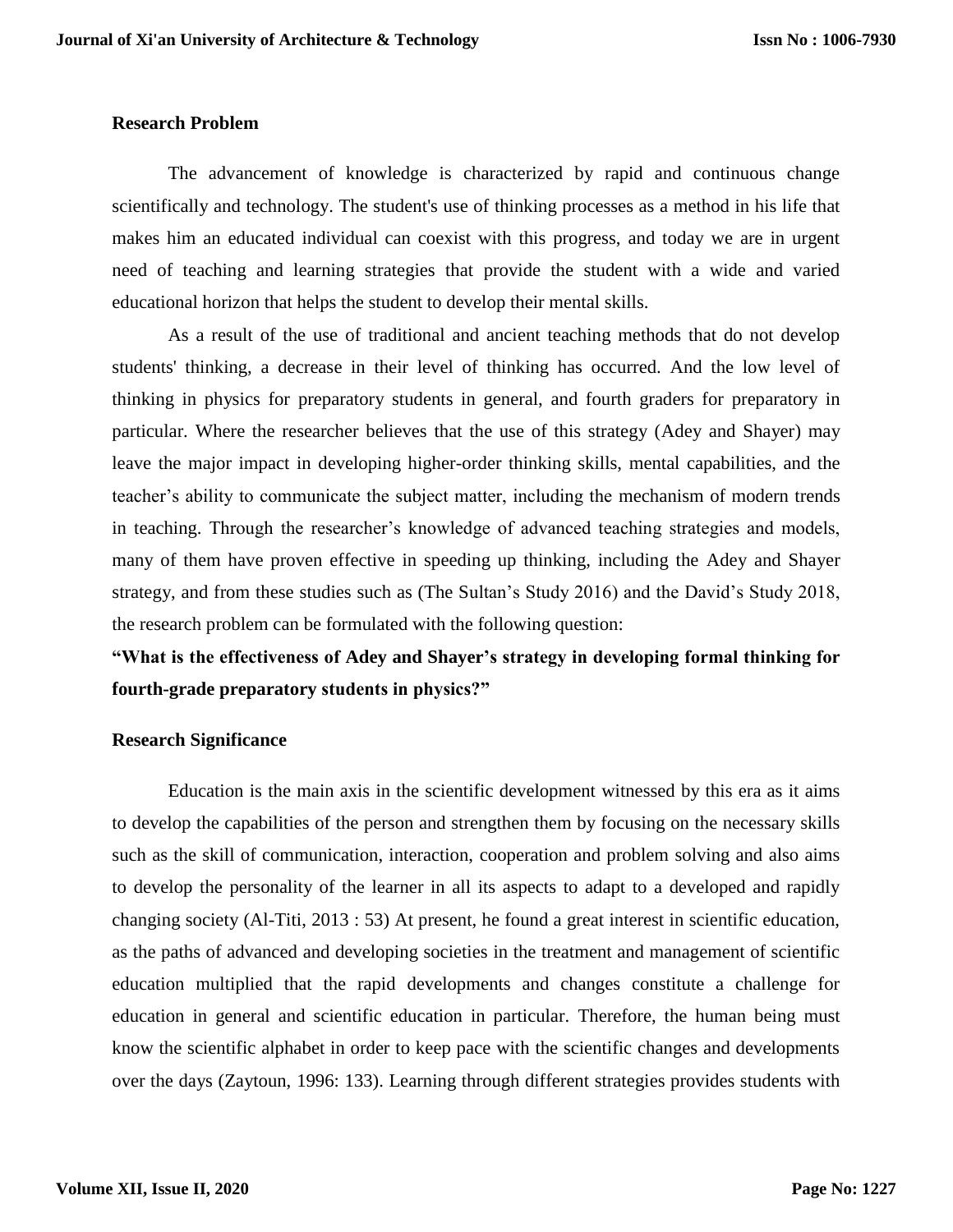productive, continuous and effective communication opportunities because the good environment for interaction and communication is what makes the student employ every sense and emotions to the maximum degree Possible during the learning process and until the process of communicating the desired goals is achieved (Qandil, 2005,5) and studying thinking and caring for it leads to the existence of a contemporary movement in educational literature called the movement of teaching thinking skills and includes more than one vision in this field and all of them start from the assumption of the possibility of learning to wrap CARE and the possibility of learning it, and then raising the level of thinking of a person when the right environment is created for the development (Abu Jadu and Muhammad, 2007: 25). The Adey and Shayer strategy is a teaching model for physics teaching used in various educational stages. The importance of research can be summarized in the following points:

1. According to the researcher's knowledge, the first experimental research is interested in teaching the physics curriculum with the Adey and Shayer strategy, and there are no empirical studies on this approach.

2. The importance of research lies in the fact that he is interested in studying middle school, and this stage has great importance in building the student's personality.

#### **Research Objectives**

The current research aims to identify:

**"The effectiveness of teaching with Adey and Shayer's strategy in developing formal thinking for fourth-grade preparatory students with physics".** 

#### **Research Hypothesis**

For the purpose of achieving the aim of the research, the following zero hypothesis has been formulated:

**"There was no statistically significant difference at the level (0.05) between the average scores of the experimental group students that were studied according to the Adey and Shayer strategy and the average scores of the control group students who studied in the usual way in the formal test for fourth-grade preparatory students".**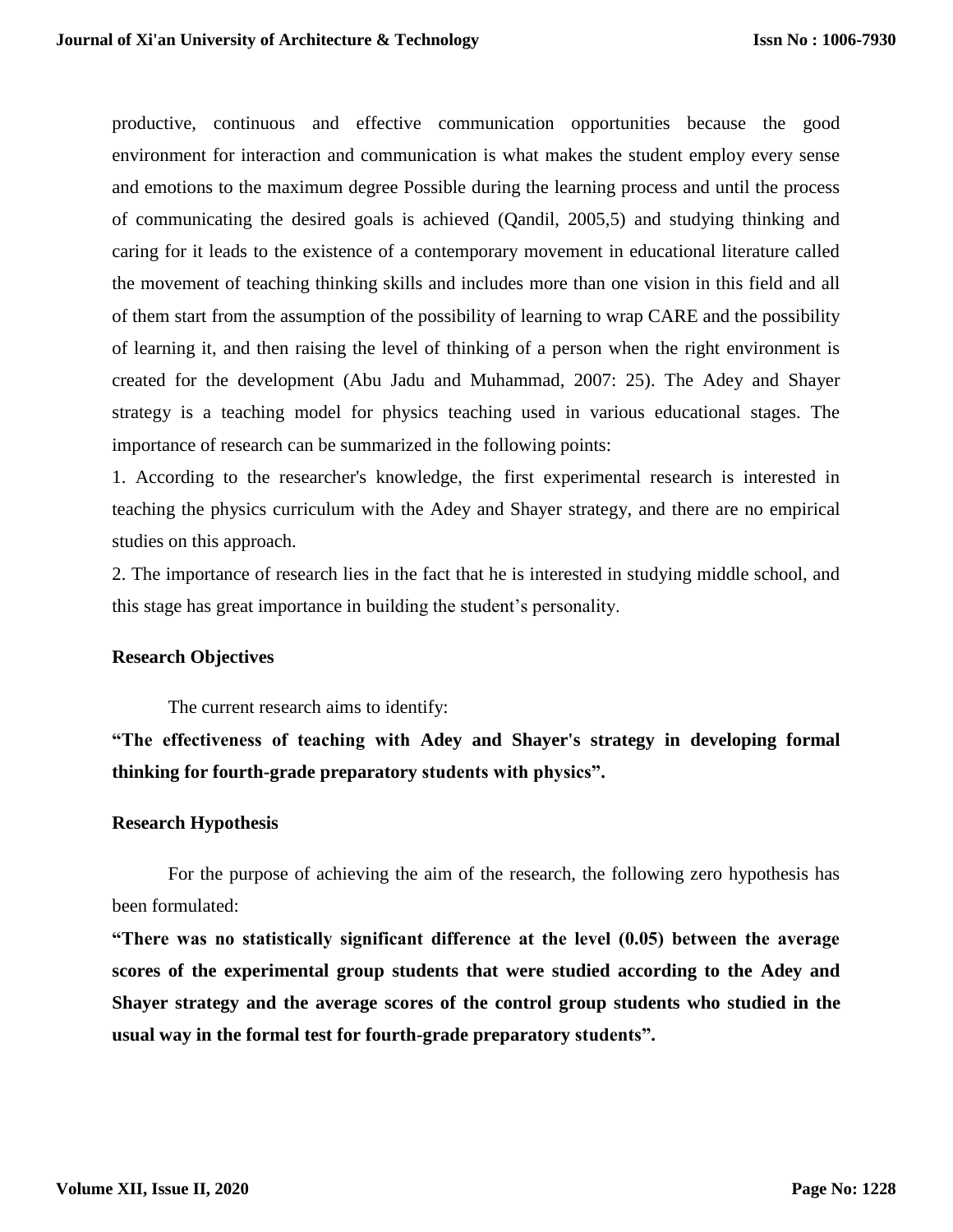#### **Research Limits**

The current research is limited to:

- Fourth grade preparatory students in the morning preparatory and secondary schools, affiliated to the Diwaniyah Education Directorate.
- The first semester of the academic year (2018-2019).
- Physics textbook for the fourth year of preparatory, first edition of the year 2017.

# **Terms Definition:**

#### **First: Effectiveness**

Tawfiq (1997,93) defined 'effectiveness' as "determining the expected impact of education or training for students to achieve the goals set and measured by identifying the increase or decrease in their average averages".

*Procedurally*: It is the effect that is expected to be measured by teaching students of the fourth preparatory stages with physics through their teaching on the Adey and Shayer's strategy.

# **Second: Adey and Shayer's Strategy**

Moussa defined *Adey and Shayer's Strategy*: as *a strategy that helps the student reach the stage of formal thinking early, and includes four steps: preparation and discussion cognitive conflict (contradictions) \_ and metacognition (thinking in thinking) - and bridging (linking what the student is learning with the environment*) (Muhammad, 2008, 59).

Procedural definition of the researcher for *Adey and Shayer's Modal*: This model helps students to reach thinking early through their studies of physics according to the four stages, namely: class discussions, cognitive conflict, thinking in thinking and the stage of bridging.

# **Third: Formal Thinking**

Piaget defined it as the ability to solve problems using mental processes. (Wordsworth 96,1990). Also, Al-Rayan defined it as the ability to use abstracts and generalizations to enable forecasting, planning, and reaching conclusions (Rayan ,2006:88).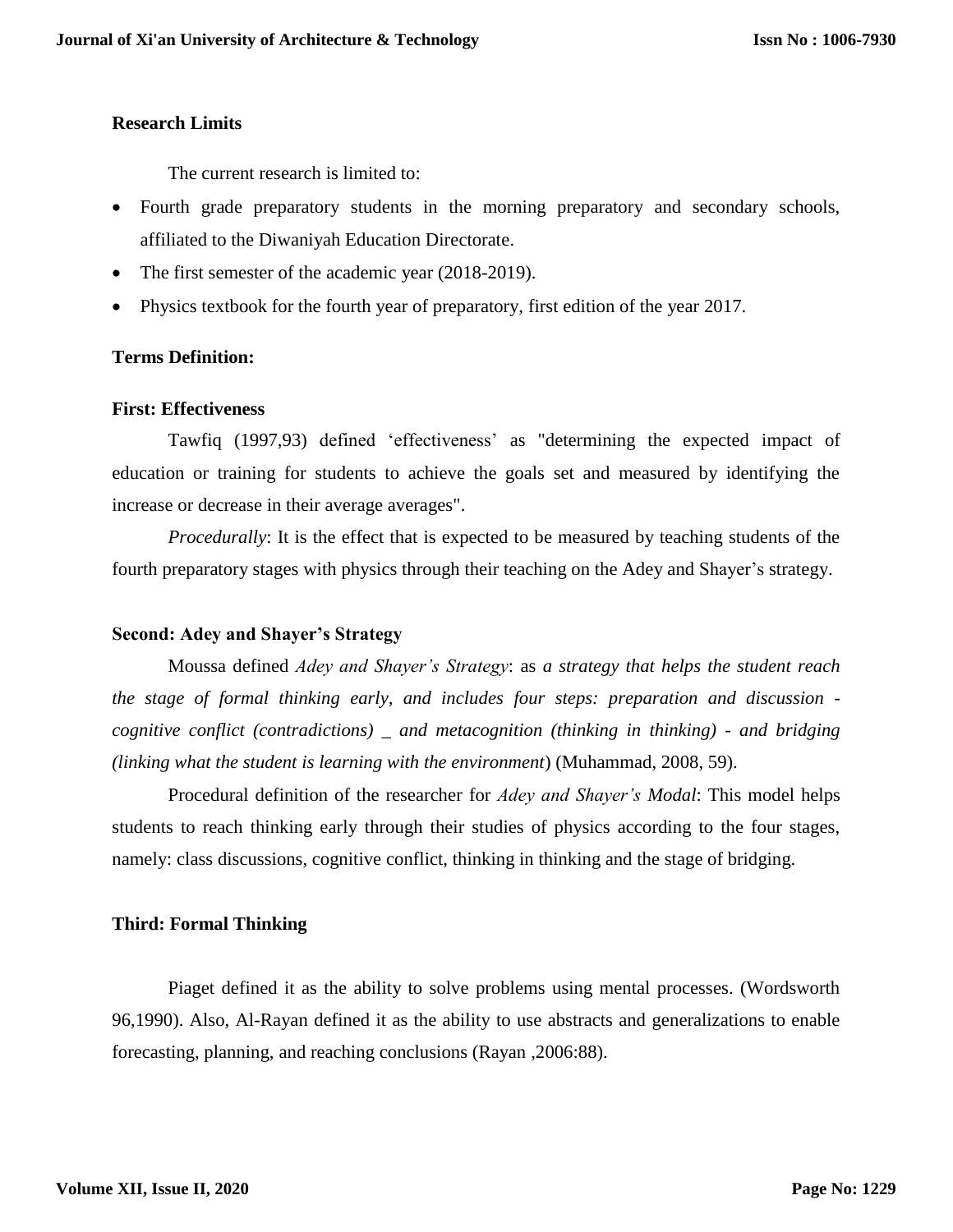Procedural definition of the researcher for *Formal Thinking*: It is the degree that the student gets for the test that the teacher put in physics for the fourth preparatory stages.

#### **Theoretical Background**

The Adey and Shayer's strategy helps students to communicate continuously and effectively in learning, because a good environment for interaction and communication provides the student with all his senses and emotions during the learning process, and for the process of communicating the desired goals to be achieved, the communication environment must be appropriate and the teacher takes into account the words that are appropriate with Student growth levels (Qandil, 2006, 5). He pointed out in this strategy to its goal is to develop thinking in thinking, as it works to encourage students to think about their thinking, and realize their own way of thinking through the events and situations they interact with, and they have the opportunity to purposeful cooperation with each other, and they have a special coding among them within the subject of the study axis. Teaching according to this new model, "Adey and Shyer's Model", enhances students' thinking (Robertson 2001, 67).

# **The Foundations of Using Adey and Shayer's Strategy**

#### **1. Sensory counter:**

In this step, the teacher presents the problem to the students, where discussions occur in three stages before experimentation, during experimentation and after experimentation. The teacher tries to divide the students into working groups to conduct the discussion so the teacher is more than just a teller of information. The teacher is an opportunity for students to talk about the relationships and connections they have reached or used or the procedures they have taken as the teacher links the experiences students gained in the class and daily experiences.

# **2. Cognitive conflict:**

Students are exposed to observations that are surprising to them because they do not agree with their expectations and are not consistent with their motives or previous experiences that they were exposed to at the beginning of the activity. Cognitive development among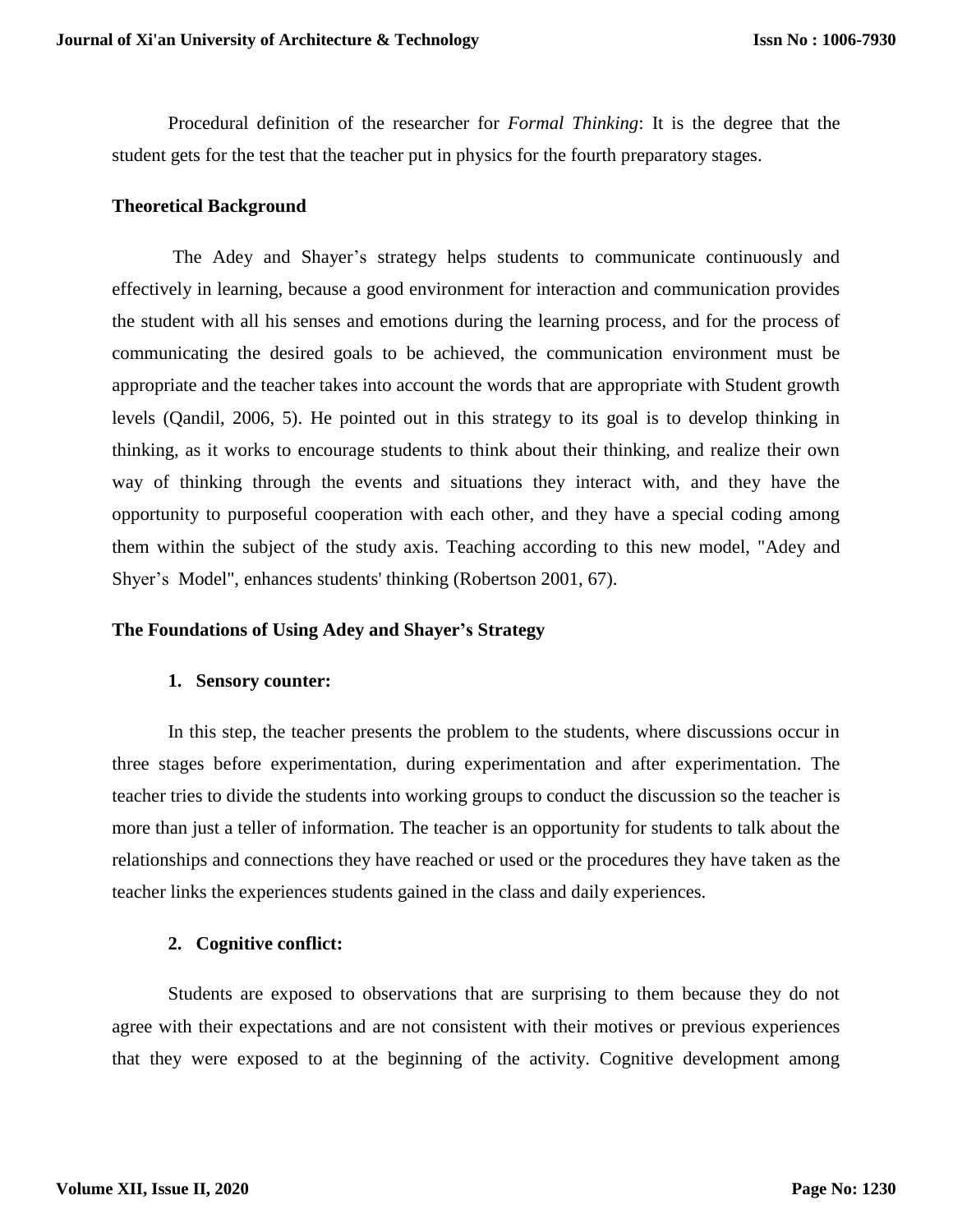students in their thinking skills through cognitive hierarchy and the transition from lower to higher ability.

#### **3. Building and forming concepts:**

The student must build knowledge on his own, and he must be provided with the necessary and appropriate means, tools and opportunities to do so, not only understanding and digesting the concepts he built and formed, inference, and building rules and patterns for this reasoning in order to find solutions to problems.

# **4. Metacognition "Thinking and Thinking":**

This step begins with achieving the principle of the learner's awareness of his or her thinking processes and his awareness of what he says and what he does, and why he used this method of thinking and why he thought through it.

- *How did you do that?*
- *Why did you do that?*

# **5. Bridging:**

These steps aim to link the experiences that students have obtained from the actions they make with their experiences in their working life and with multiple study topics. Building intellectual bridges between activities and working life is necessary to bring educational experiences out of the theoretical framework to the practical framework and life applications (Darwish, 2007, 77).

#### **The Importance of Teaching Using Adey and Shayer's Strategy**

- $\triangleleft$  The importance of teaching with this strategy is determined in the following points:
- $\div$  High levels of students' mental development through the innovative activities they offer.
- It leads students to high levels in academic achievement.
- $\cdot$  Increasing students 'motivation and practice of learning science operates as a strategy that gives breadth of thinking to students' experiences that helps students to link variables and the thinking of thinking.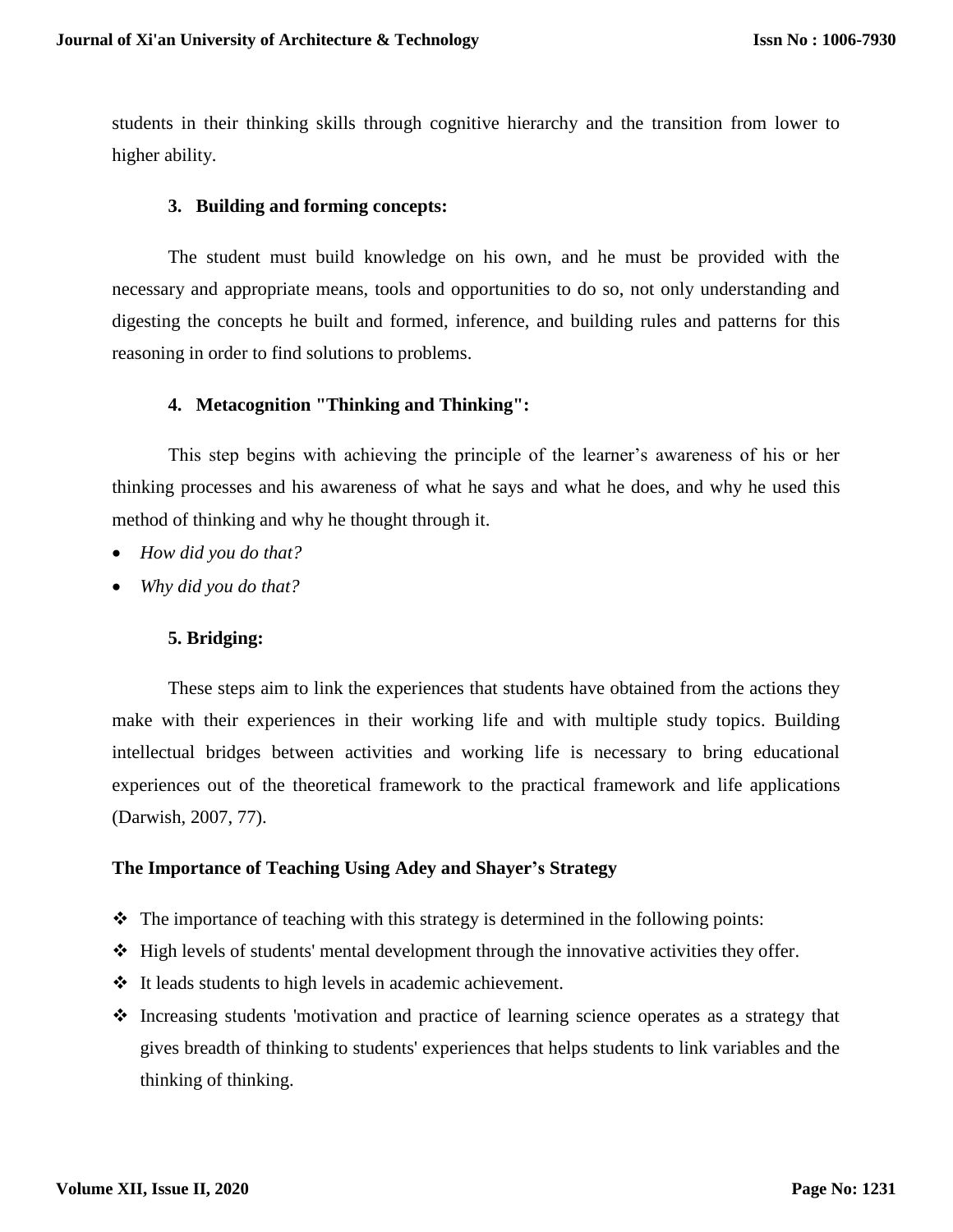It deals well with science lessons and is one of the guiding aspects of working and realizing ideas (Imran, 22, 2016).

# **Teaching Philosophy Following Adey and Shayer's Strategy**

In this strategy, a person falls under the influence of events or concepts that are incompatible with his knowledge and what he has about his world (Imran, 2016, 426). During the preparation of the guide according to this strategy, the researcher has considered how to solve the opposing situations "problem" of the learner through educational activities and worksheets, where these activities are a challenge to their ideas so that they will have acceptance and conviction with the new information, as well as the researcher has looked at encouraging and developing scientific thinking and science processes for students. The use of this model has an effective impact in teaching thinking, and in improving the level of thinking students with learning difficulties in the science subject through using the included thinking (Shayer, 2002).

**The two scientists (Piaget and Vygotsky) have developed common features of Adey and Shayer's strategy represented as the followings:**

- 1. Students' thinking challenge.
- 2. The concertation on social construction of knowledge and understanding.
- 3. Encouragement and promotion of opportunities for epistemological thinking (Adey and Shayer, 2010).

Shayer (1999) classified each base according to its connection with the philosophical basis, some of which are attributed to *Piaget*, and some of which are attributed to *Vygotsky* according to the following table.

| <b>Base</b>                  | <b>Piaget</b> | Vygotsky |
|------------------------------|---------------|----------|
| Concrete sensory preparation |               |          |
| Cognitive Conflict           |               |          |
| Metacognition                |               |          |
| <b>Bridging</b>              |               |          |
| Concepts building            |               |          |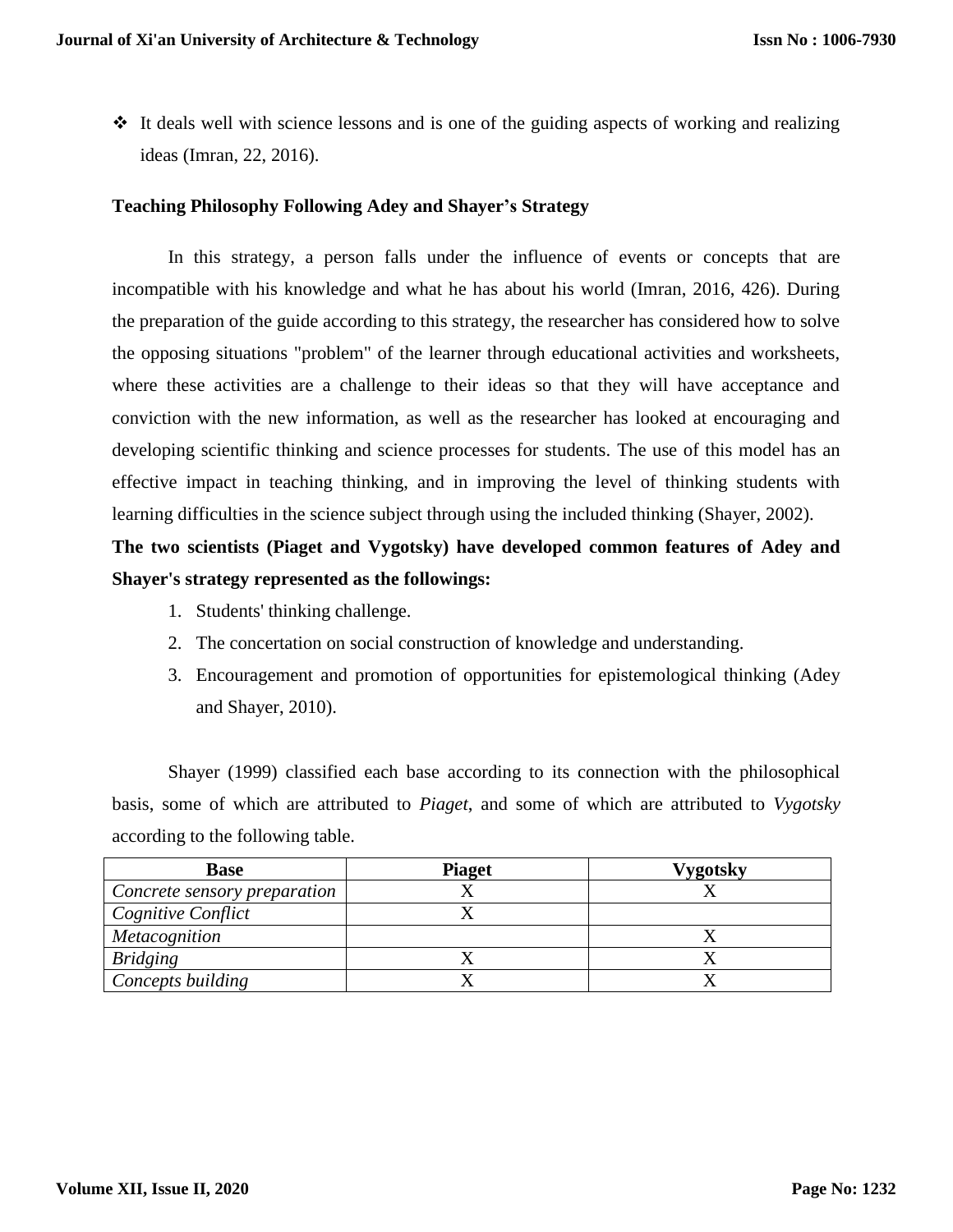# **Literature Review**

#### 1. **Adam (2006) 's Study**

The study aimed to identify the effectiveness of the Adey and Shayer model in accelerating cognitive development, developing scientific inference and academic achievement in the subject of science for fourth preparatory students (Adam, 2006).

#### **2. Mohammed (2008)'s Study**

This study aimed to identify the effectiveness of the Adey and Shayer model in accelerating mental development

This study aimed to identify the effectiveness of the Adey and Shayer model in accelerating mental development

For first-graders in biology through their studies of biology, scientific thinking and building an organism. The sample of the study consisted of 27 students representing the experimental group and 26 students representing the control group. The researcher adopted the study tools of the achievement test and the Piaget stages of mental development test. The results showed the effectiveness of the Adey and Shayer model and in favor of the experimental group on the control group in the research variables (Mohamed, 2008).

# **Research Method**

# **First: Research Design:**

The researcher chose the "semi experimental design" and the pre and post test for two groups, one of them is an experimental group that studies the Adey and Shayer's model and the other is a control that is taught according to the usual method.

#### **Second: Sample and Population of the Research**

The research community consisted of all fourth-grade preparatory students in the daytime preparatory and high school (at Diwaniyah Governorate Center), which is affiliated with the General Directorate of Education in Diwaniya Governorate, for the academic year 2019-2020. One student (35) for the experimental group and (34) for the control group.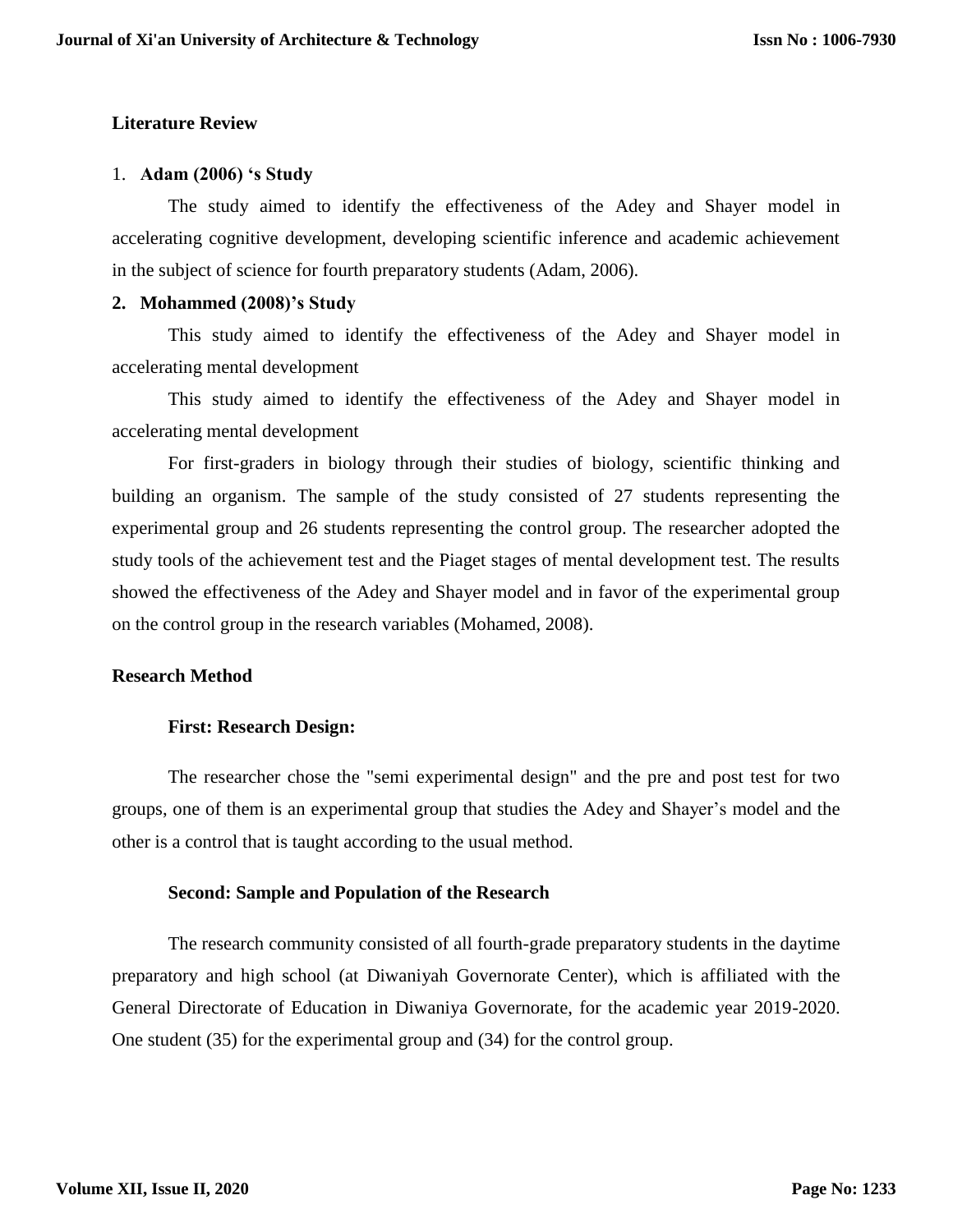# **Third: Comparison of Research Group**

The researcher has equalized the two research groups in a number of variables:

- 1. Chronological age: the students 'ages for the two research groups (experimental and control) were calculated in months after obtaining them from school records, and the mean and standard deviation for both groups (experimental and control) were calculated, and the T value was calculated.
- 2. Intelligence: The two groups (experimental and control) were valued in terms of the intelligence variable by applying (Raven test for standard successive matrices) consisting of five groups (A, B, C, D, E), and the mean and standard deviation of both groups were calculated (experimental and control), And calculate the T value.
- 3. Prior knowledge: For the purpose of identifying what students have of the two research groups (experimental and controlling) from previous information in physics subjects, the researcher adopted test 1 consisting of 25 items with a multiple choice, and the arithmetic mean and standard deviation for both groups (experimental and control) were calculated, and an account T value.

# **Table (1)**

# **Equivalence of the two research groups (The experimental and control groups) in a number of variables**

| Group        |        | <b>Experimental</b> (34) | Controlling (35) |           | T            |                | <b>Significance</b> |
|--------------|--------|--------------------------|------------------|-----------|--------------|----------------|---------------------|
|              |        | <b>Students</b>          | students         |           | <b>Value</b> |                | level at 0.05       |
|              |        |                          |                  |           |              |                |                     |
|              |        |                          |                  |           |              |                |                     |
| Variables    | Mean   | Standard                 | Mean             | Standard  | Calculated   | Tabular        |                     |
|              |        | Deviation                |                  | Deviation | Value        | value          |                     |
| in<br>Age    | 192.68 | 2.66                     | 192.70           | 2.48      | 1.130        | $\overline{2}$ | Insignificant       |
| Month        |        |                          |                  |           |              |                |                     |
| Intelligence | 33.38  | 1.36                     | 33.49            | 2.48      | .77          |                | Insignificant       |
| Prior        | 13,03  | 2.71                     | 12.69            | 2.41      | 1.90         |                | Insignificant       |
| Knowledge    |        |                          |                  |           |              |                |                     |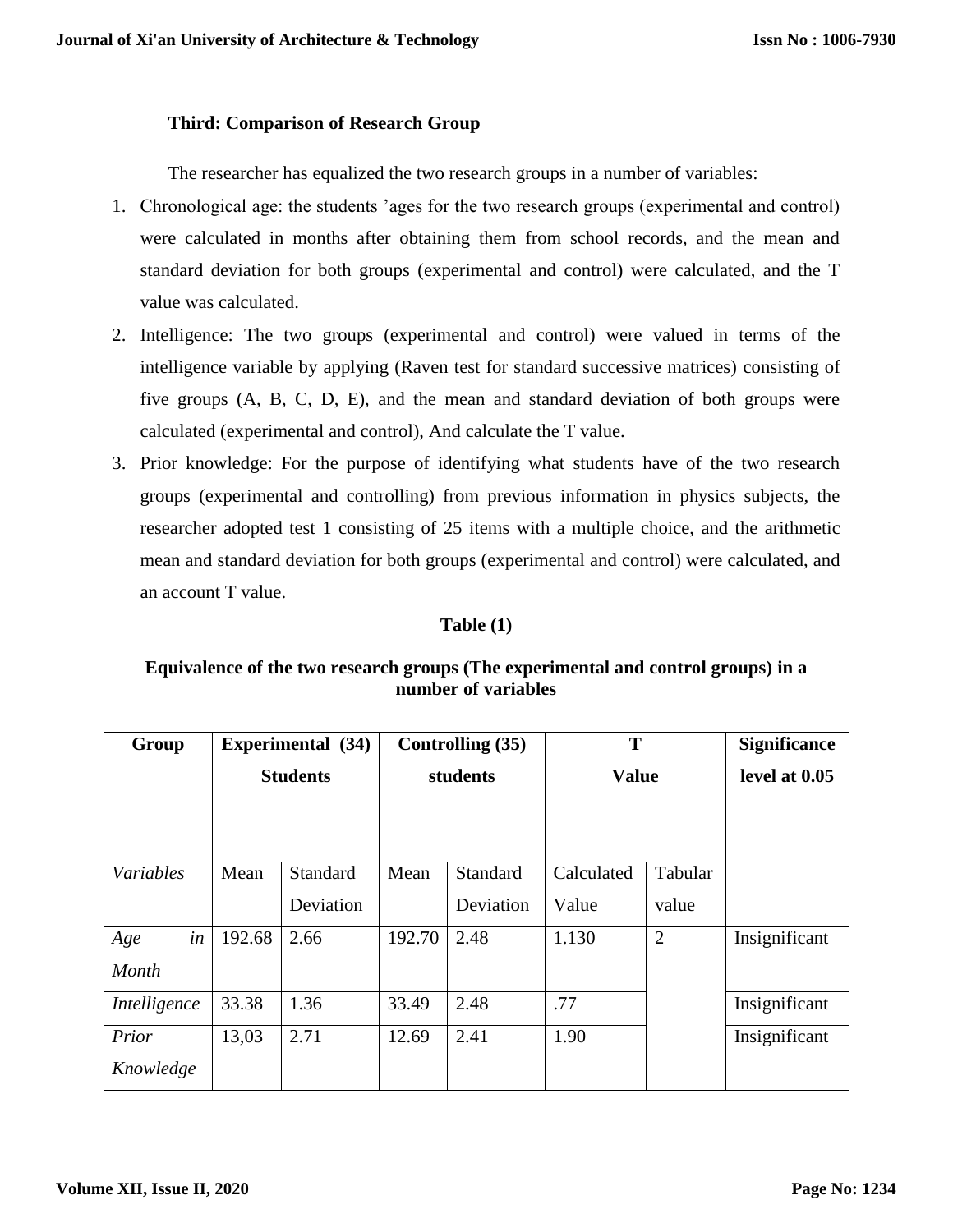| Formal          | 18.07 | 2.66 | 18.37 | 3.20 | 53<br>1.JJ |  |
|-----------------|-------|------|-------|------|------------|--|
| <b>Thinking</b> |       |      |       |      |            |  |

# **Equivalence of the experimental and the control groups in a number of variables**

Table (1) shows that the calculated "T" value for all variables was less than the tabular "T" value, and this indicates that the two research groups are equivalent in these variables.

# **Fourth: Preparing Research Requirements**

To complete the procedure of the research, a number of requirements need to be implemented, including:

- 1. **Specifying the educational subject**: The educational subject that the researcher teaches was determined for the two research groups (experimental and controlling groups) during the experiment period (the second semester) of the academic year (2018-2019). The educational material included the chapters of the physics book for the fourth preparatory grade, which includes four chapters.
- 2. **Formulating behavioral goals**: The researcher formulated (127) behavioral goals in the light of the material book of physics scheduled for the fourth year of middle school, and the researcher relied on the formulation of goals on the classification of "Bloom" in the cognitive field, relying on the first three levels which are (level of recall, level of understanding "Absorption", the level of application), and the researcher presented behavioral purposes to experts with expertise and specialization in the field of teaching methods, and (80%) of the experts' opinions were taken.
- 3. **Preparing teaching plans**: In light of the content of the four chapters of the physics book for the fourth preparatory grade, (22) study plans were prepared according to Adey and Shayer's strategic, and the researcher prepared (22) plans according to the usual method of the control group, and a group of experts specializing in teaching methods and physics was presented.

# **Fifth: Preparing the Research Tool**

Formal test: The researcher relied on building the formal test on six skills identified by the study (Gharawi, 2011). These skills are: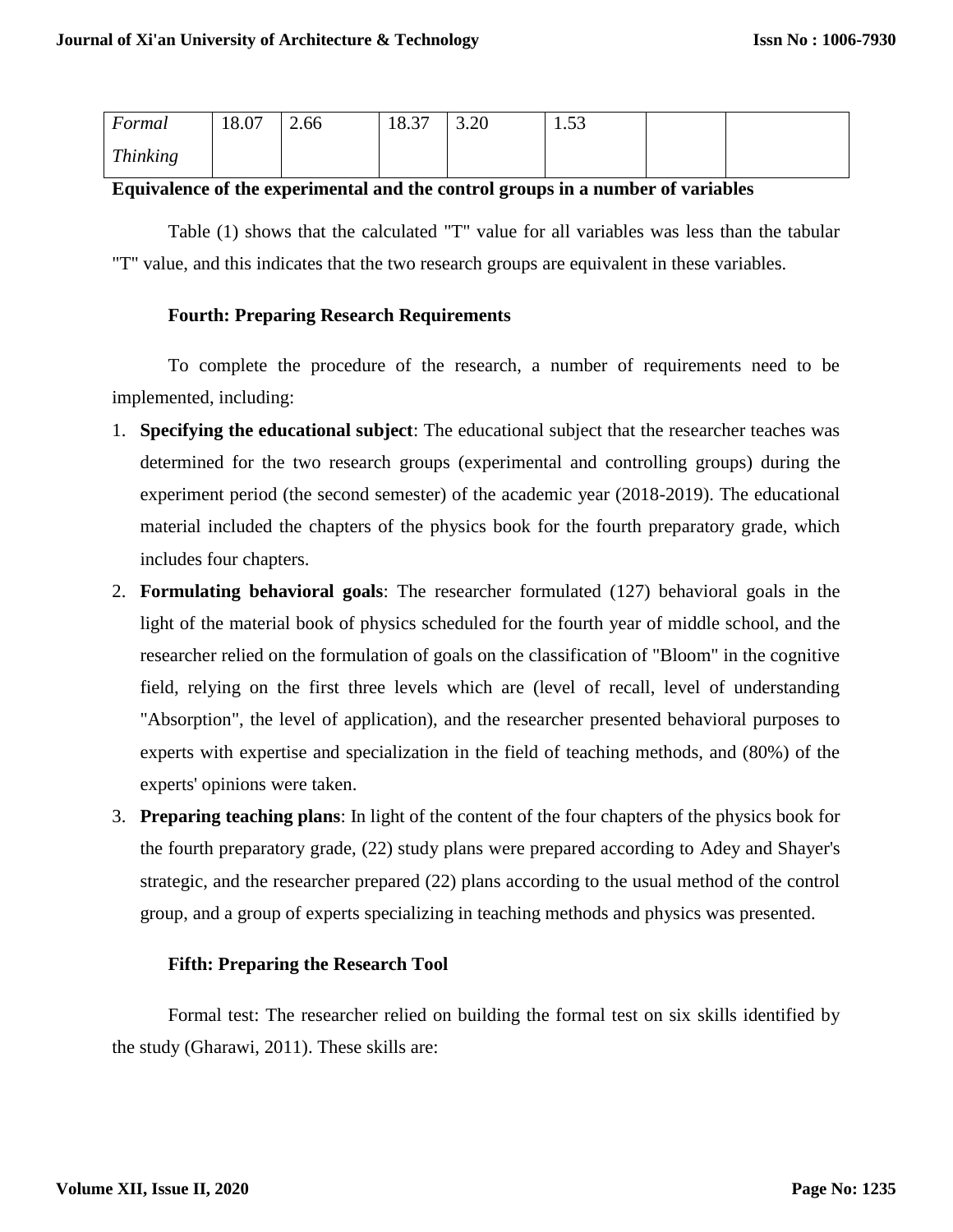- 1. **Hypothetical reasoning**: It is a person's ability to put forward a set of assumptions and try to test their validity.
- 2. **Deductive reasoning**: It is the formulation of a general rule of special results.
- 3. **Proportional reasoning**: It is the ability to establish a relationship between two relationships to reach a solution to the problem.
- 4. **Structural inference**: It is the establishment of a number of arrangements and connections for a number of variables.
- 5. **Defining and controlling the variables**: the ability to know the effect of one of the variables on the problem and the ability to control it.
- 6. **Logical reasoning**: the ability to infer relationships between concepts.

(Gharawi, 2016, 670)

**Preparing the test**: After determining the dimensions of the formal test, the researcher formulated (5) items for each dimension, and thus the total number of items (30) items became in the form of multiple choice, i.e. giving (1, zero) for each item of the test, so the highest degree gets The student has a score of (30) and the lowest score he gets (zero).

**Test Validity**: The validity of the formal test was verified by presenting the test in its initial form to a group of experts, specialists in teaching methods, physics, supervisors, specialists, and physics teachers, and expert opinion was used regarding the validity, safety, and authentication of the test items in scientific, technical and linguistic terms.

**Exploratory application of the test**: The researcher applied the test to a sample of (120) students from the fourth year of middle school, and the researcher corrected the answers of the sample students and the grades were arranged in descending order and then divided into two groups, higher and lower, after taking (27%) of the higher grades and (27) %) Of the lower grades, after which the following statistical analyzes were performed:

**The Discriminative force of items**: The researcher calculated the discriminatory strength of each of the test item and found that their value ranges between (0.39-0.82), thus the test item are good and a factor of their distinction.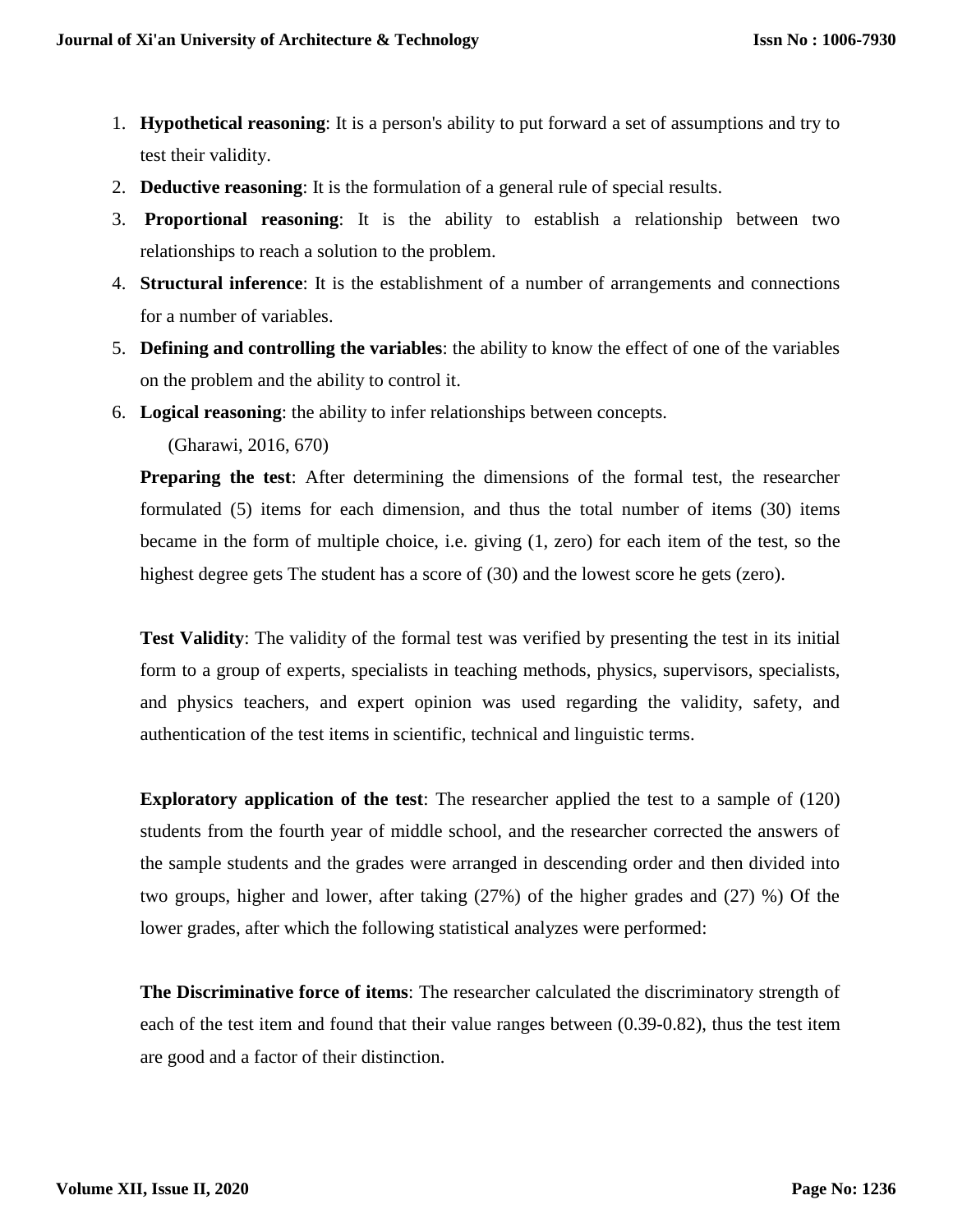**Test Consistency:** The consistency factor was calculated by the method of re-testing: (Method Test –retest) After applying the test to the second-stage exploratory sample, the test was repeated on the same sample individuals and after (14) days have passed, and the correlation coefficient was calculated using the *Pearson correlation coefficient* between the degrees of Students in the first application and the second application, as the amount of the coefficient of test consistency was (0.86) and this amount is considered acceptable.

This chapter includes a presentation of the research results and their interpretation, then explaining the conclusions, recommendations and proposals that have been reached.

**First. Results preview**: For the purpose of verifying the null hypothesis, which states that (there is no statistically significant difference at the level (0.05) between the average scores of students of the experimental group that were studied according to the Adey and Shayer's model and the average scores of students of the control group that were studied in the usual way in a test Physical reasoning in physics), the researcher calculated the mean and the standard deviation of the scores of students of the experimental group and the control group, as in table (2).

| fable († |  |
|----------|--|
|----------|--|

| T-Test Results for Test Scores Formal Thinking of the Two Groups (Experimental and Control) |  |  |  |
|---------------------------------------------------------------------------------------------|--|--|--|
|                                                                                             |  |  |  |

| Group        | <b>Students</b> | <b>Difference</b> | <b>Standard</b>  | <b>T-Value</b> |   | <b>Statistical</b>  |
|--------------|-----------------|-------------------|------------------|----------------|---|---------------------|
|              | <b>Number</b>   | Average           | <b>Deviation</b> |                |   | <b>Significance</b> |
| Experimental | 34              | 25.55             | 1.19             | 6.5            | 2 | Significant         |
| Controlling  | 35              | 22.45             | 2.45             |                |   |                     |

Table (2) shows that the average score for students of the experimental group in the achievement test (25.55) and the standard deviation (1.19), while the average score for the students of the experimental group (22.45) and the standard deviation (2.45) and by using the Ttest for two independent samples (T-test), It was found that the calculated T value is equal to (6.5) and it is greater than the tabular value which equals (2) at the significance level (0.05) and the degree of freedom (63). This means that there is a statistically significant difference between the experimental and control groups in the achievement test and in favor of the experimental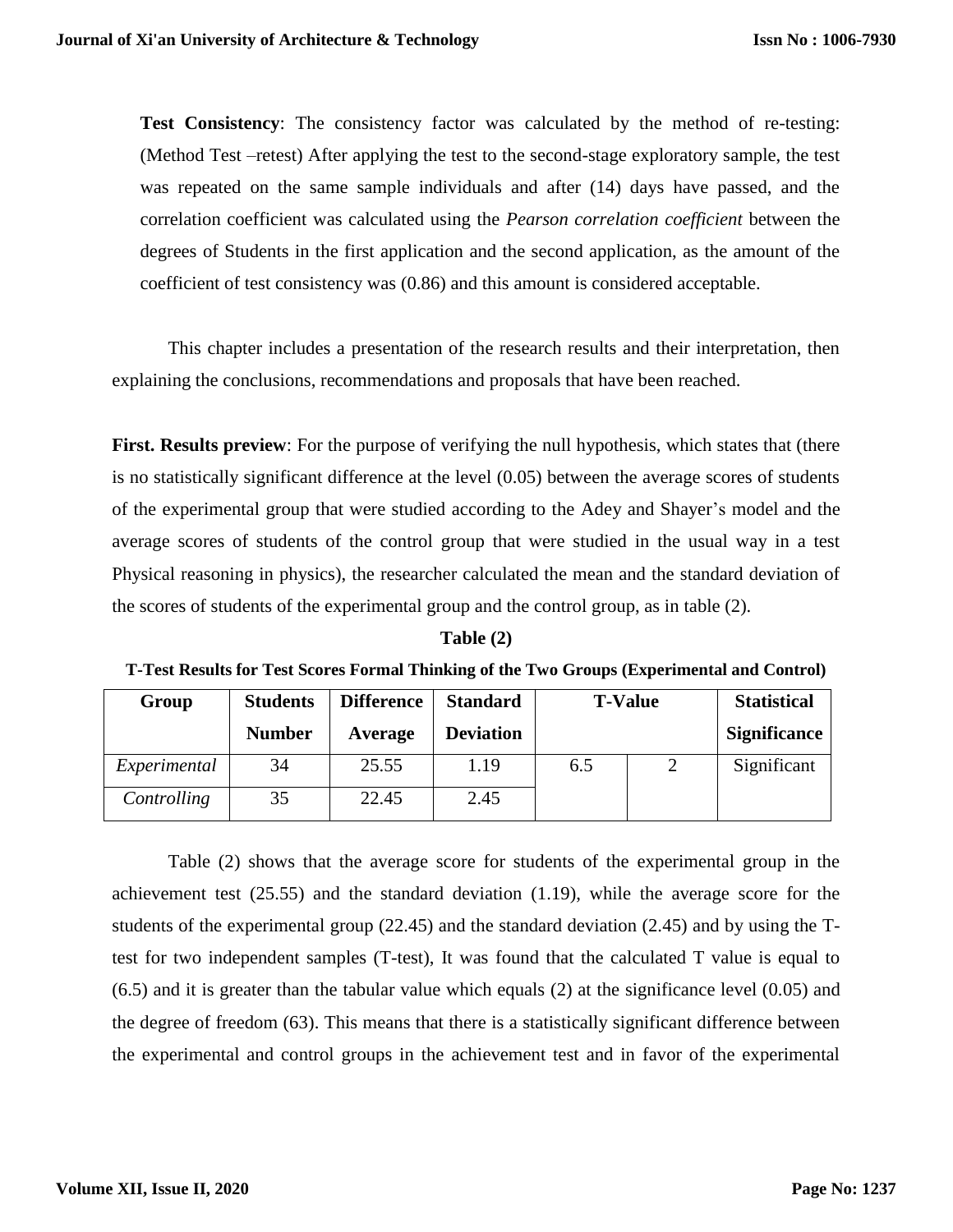group that was studied according to the teaching Adey and Shayer's model compared to the control group and that were studied according to the usual method.

**Second. Interpretation of the results**: The results reached by the researcher show that the use of the Eddie and Shire model in teaching physics is effective in formal thinking among students of the fourth year of middle school with the subject of Physics. The researcher believes that the reason for the effectiveness of this model compared to the usual way is that learning according to the Eddy and Shire model is an active cognitive process that allows the learner the opportunity to pass through a variety of exploratory educational experiences, and that a model that facilitates the student to form new cognitive structures and thus a cognitive development occurs in the student.

**Third. Conclusions:** Through the current search results. The effectiveness of the Adey and Shayer's model in formal thinking was compared to the usual method

Fourth. Recommendations: In light of the research results, the researcher recommends conducting in-service training courses for physics teachers on the use of the Eddy and Shire model in the physics teaching process, through cooperation between the *Diwaniyah Education Directorate* and the *Training and Development Center at the University of Qadisiyah*.

**Fifth. Suggestions**: In completion of this research, the researcher suggests:

- 1. Studying the effectiveness of the Eddy and Shire model in teaching Physics at other academic levels.
- 2. Conducting other studies to reveal the efficacy of the Eddy and Shire model in other variables.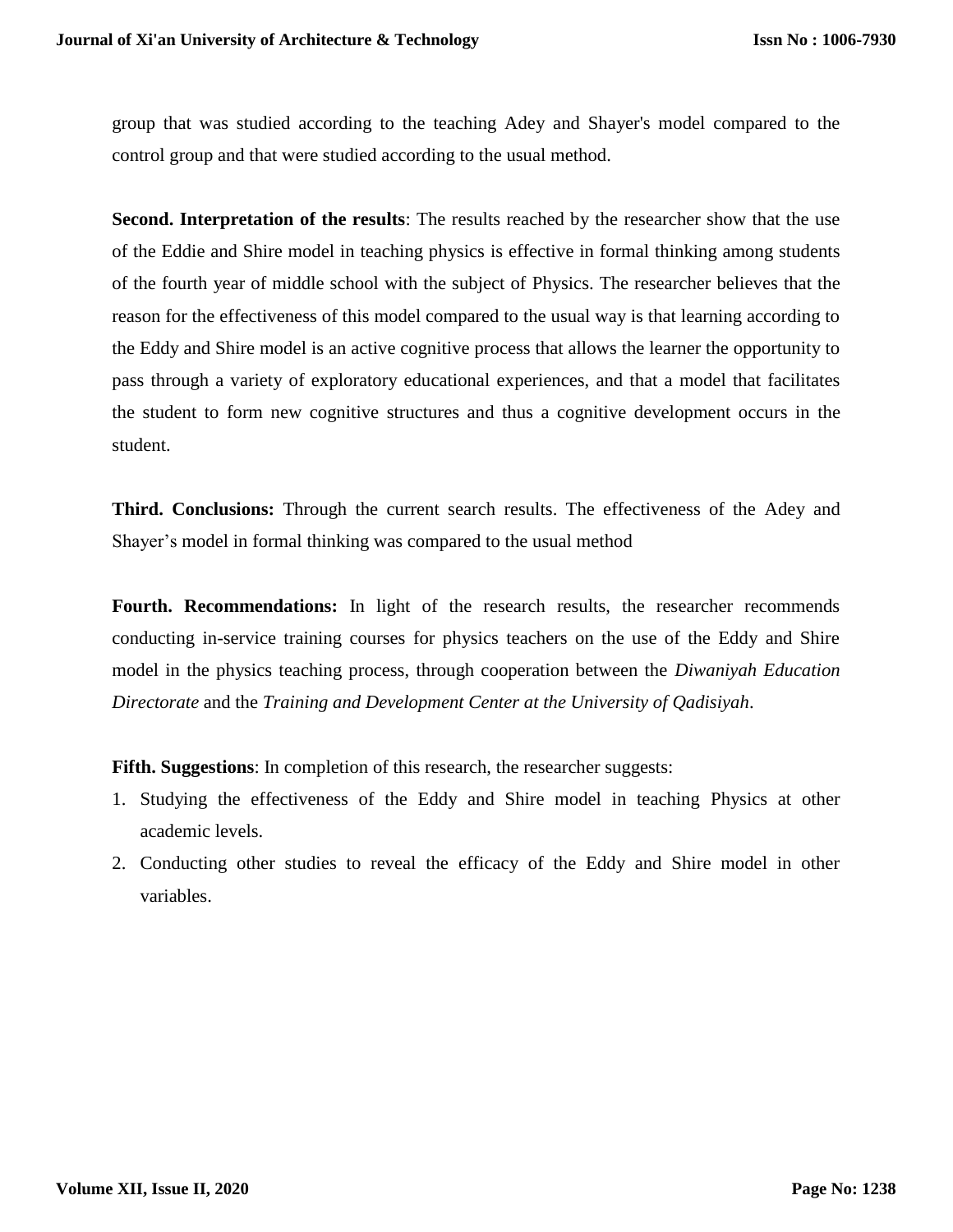# **REFERENCES**

- 1. Zaitoun, Ayish (1996) Methods of Teaching Sciences, Dar Al-Shorouk, Amman, Jordan.
- 2. Al-Taiti, et al. (2013), Introduction to Education, 4th floor, Al-Masirah House, Amman
- 3. Abu Gado, Saleh and Nawfal, Mohammed (2010) Teaching thinking between theory and practice, 2nd floor, Al Masirah House for Publishing and Distribution, Amman, Jordan.
- 4. Tawfiq, Raouf Azmy (1997): The effectiveness of a proposed program in learning technology for one-class teachers, studies in curricula and teaching methods, No. (47), Faculty of Education, Ain Shams University, Cairo, 1997.
- 5. Muhammad, Iman Ahmad Awadallah (2008): The effectiveness of the Addy and Shayer model in accelerating growth
- 6. Knowledge and achievement development for high school students in biology, unpublished doctoral thesis, Mansoura University / College of Education.
- 7. Wordsworth, B.J. (1990): Piaget's Theory of Cognitive Evolution, translated by Fadel Al-Azrajawi et al., Review of Mowaffaq Al-Hamdani, Dar Al-Shun Cultural, Baghdad. Al Wefaq Printing and Publishing.
- 8. Rayan, Muhammad Hashem (2006): Thinking Skills, Intuitive Speed, and Training Bags, Hanin Publishing and Distribution House.
- 9. Qandil, Ahmed (2006): Teaching with modern technology, 1st edition. Cairo: Books world.
- 10. Darwish, Atta: (2001) science operations and their impact on mental development and achievement among seventh graders in the governorates of Gaza, the Egyptian Association for Curricula and Teaching Methods, Journal of Studies and Curriculum Studies, No. 7, Faculty of Education, Ain Shams University.
- 11. Aboud, Suhad Abdul-Amir: (2017) The effect of the cognitive acceleration strategy on achievement and the development of scientific thinking among first graders, intermediate students, College of Education for Banking Sciences, University of Baghdad>
- 12. Imran, Muhammad: (2016) The effect of using the Eddie and Shayer model to modify alternative perceptions of scientific concepts among ninth grade students, unpublished Master Thesis, College of Education, Islamic University, Gaza, Palestine.